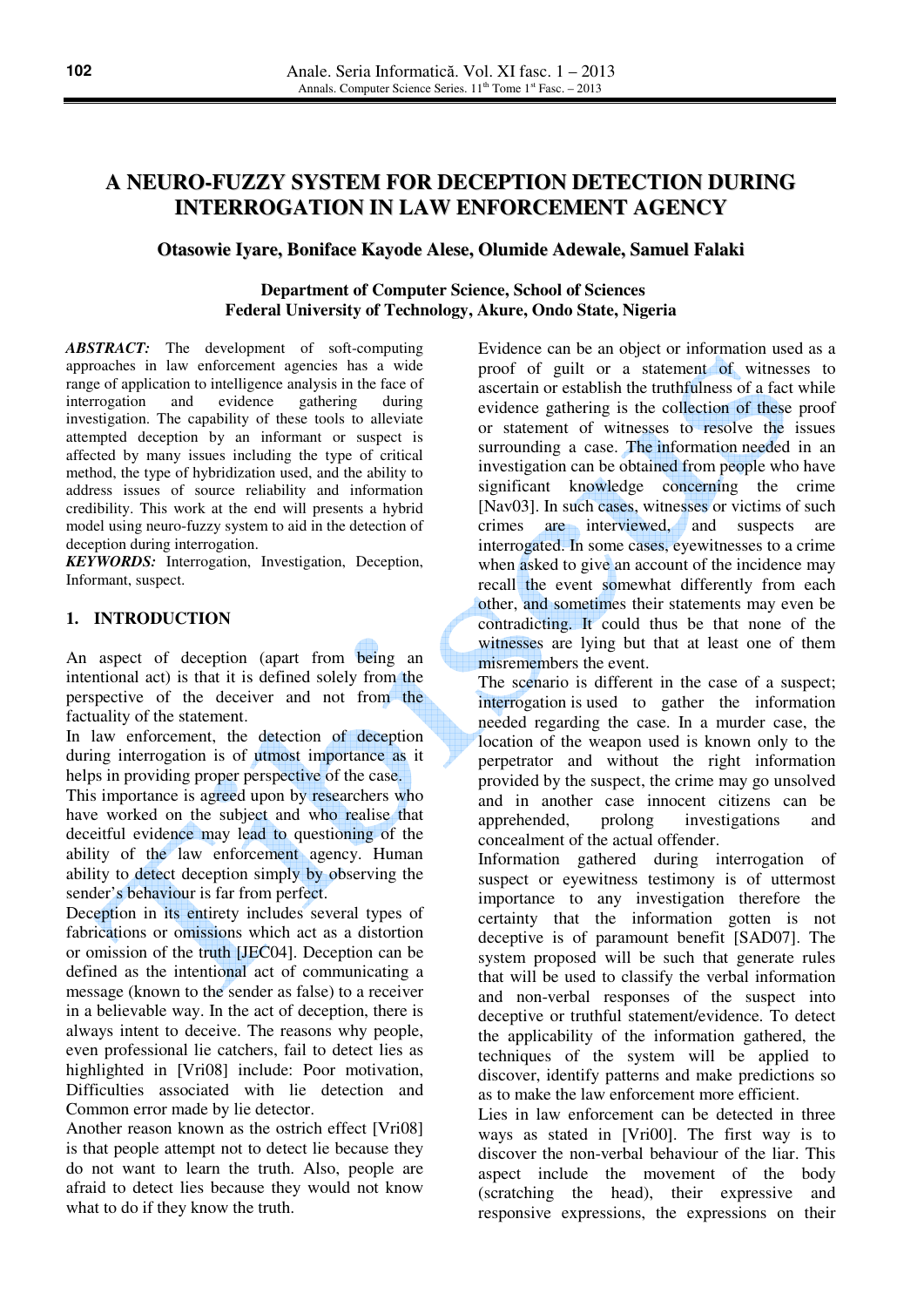faces (blinking of the eyes), and their verbal or spoken characteristics (pitch –high or low-of the voice). One's behaviour which could expose deception, is often influenced by the emotional disturbances that is caused by the act of lying. The other way is to analyze the verbal contents of what was said by the subject. The contents of the speech of the subject can be analysed using the characteristics stated in [Vri00]. These include negative statements, plausible answers, unrelated information, over-generalized statement, selfreferences, and response length. In this regard, the distinction between deceptive and truthful statements can be readily ascertain as some verbal criteria are more likely to occur in deceitful rather than in truthful statements. The last way is to study the blood pressure, the rate at which the heart beats, sweating palm, and breathing which is considered as the physiological responses of the subject.

Forming a hybrid of verbal and non-verbal can go a long way in helping law enforcement officers to effectively detect deception during interrogation. The hybrid system will rely on the principles of neural network and fuzzy logic system in formulating the rules that will classify information as deceptive or truthful statement.

# **2. NEURO-FUZZY SYSTEM**

Neural network, which try to model the natural functions of the human brain, is an adaptive system that can learn relationships through repeated representation of data. Some of the plus in neural network is that it has learning capacity, generalization capacity and robustness in relation to disturbances.

Fuzzy logic, a superset of the conventional Boolean logic, is used for handling the concept of partial truth (truth value between truth and deception), a situation where the deceiver use an event that has happened previously to deceive. It is currently being used for modelling linguistic and imprecise information [Aki02]. Fuzzy logic is notable for its strength in handling issues relating to areas of limitation of neural network.

Incorporating fuzzy logic into neural networks enables a system to deal with situations in a manner more like human. Neural networks and fuzzy systems can be combined to join their advantages and to eliminate individual weaknesses. The architecture of the neurofuzzy system as adopted from [M+90] is given below:



### **3. DESIGN**

The proposed system is based on a combination of expert rules, fuzzy logic perception, and the prediction capabilities of artificial neural network. It is based on the human deception mechanism [MEC10]: Verbal and Nonverbal. The verbal classes of cues and respective indicators are:

- 1. Speech Disturbances (number of words, number of verbs, number of sentences)
- 2. Longer Pauses (average sentence length, average word length, pausality)
- 3. High Pitched Voice (passive, active)

While the nonverbal classes of cues and their respective indicators are:

- **1.** Eye Blinking (interval between the blink)
- **2.** Facial movement (frequency of occurrence)
- **3.** Leg Movement (rate of speed)

The set patterns of the verbal and nonverbal classes of cues are given below:

#### $verbal \in SD, HPV, LP, NW$ .  $\mathbf{1}$

where SD is Speech Disturbances, HPV is High Pitched Voice and LP is Longer Pauses.